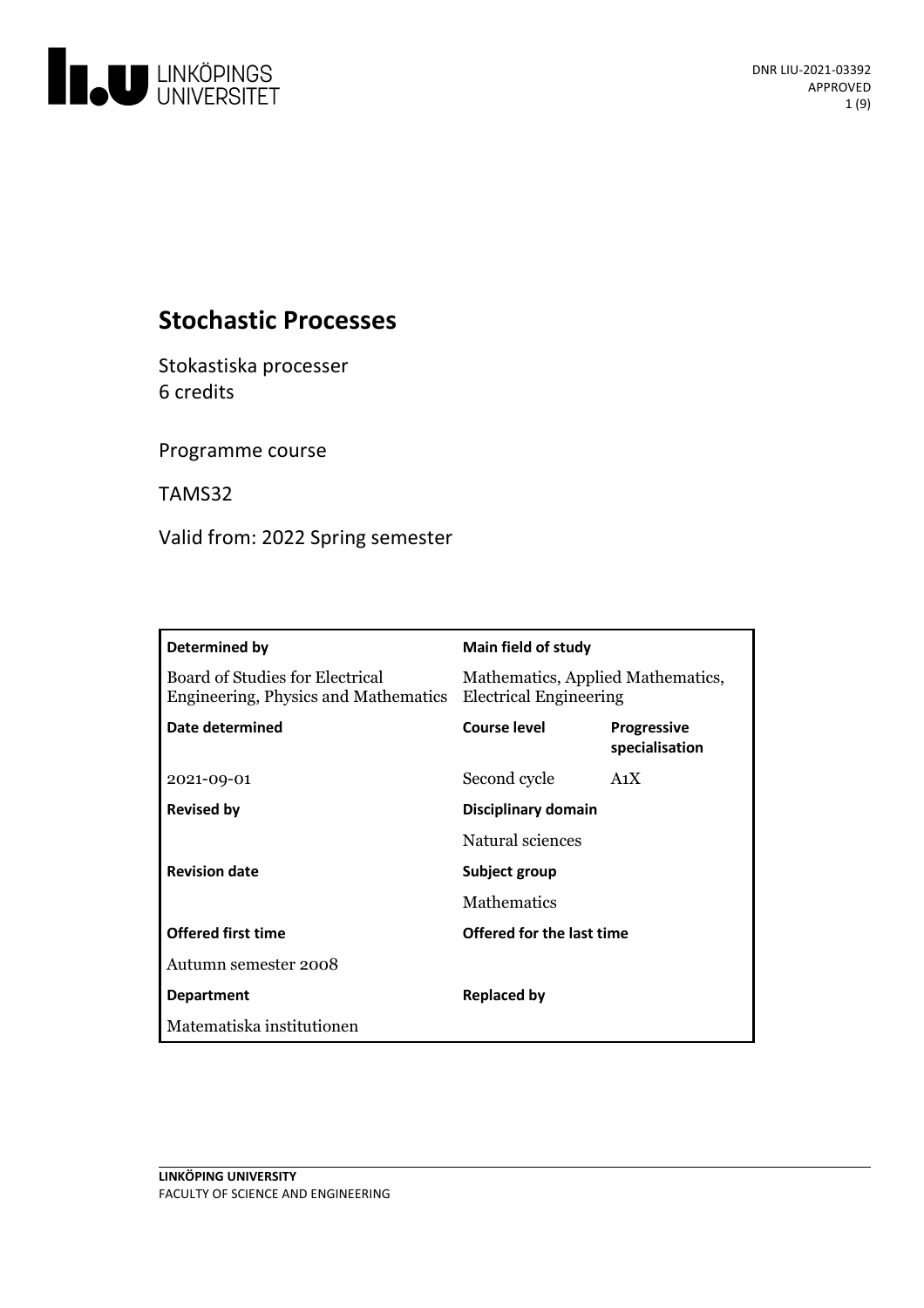# Course offered for

- Master of Science in Computer Science and Engineering
- Master of Science in Industrial Engineering and Management
- Master of Science in Information Technology
- Master of Science in Applied Physics and Electrical Engineering
- Master of Science in Industrial Engineering and Management International
- Master of Science in Applied Physics and Electrical Engineering International
- Master's Programme in Mathematics

# Prerequisites

Basic courses in probability. Linear algebra and multivariate analysis. Transform theory is helpful, but not required.

# Intended learning outcomes

In broad terms, the course treats statistical models and methods for randomly varying quantities which are also functions of time. These are fundamental for the robotics, and many important phenomena in biology, physics, computer networks, and economy. After a completed course the student is expected to be able to:

- describe the basic concepts and theorems in the theory of stochastic processes, e.g., expectation and autocovariance function and spectral
- density.<br>• describe important classes of stochastic processes, e.g., the Wiener process, martingales, wide sense stationary processes, and Markov chains, and their special properties.<br>• make use of stochastic processes to construct relevant models for randomly
- varying quantities which are functions of time.<br>• carry out important computations for stochastic processes, such as linear
- time invariant filtration, and prediction of the values of a process at unobserved times.<br>• understand and assess models based on stochastic processes and analyses
- of such models occurring in other undergraduate courses, or the media.

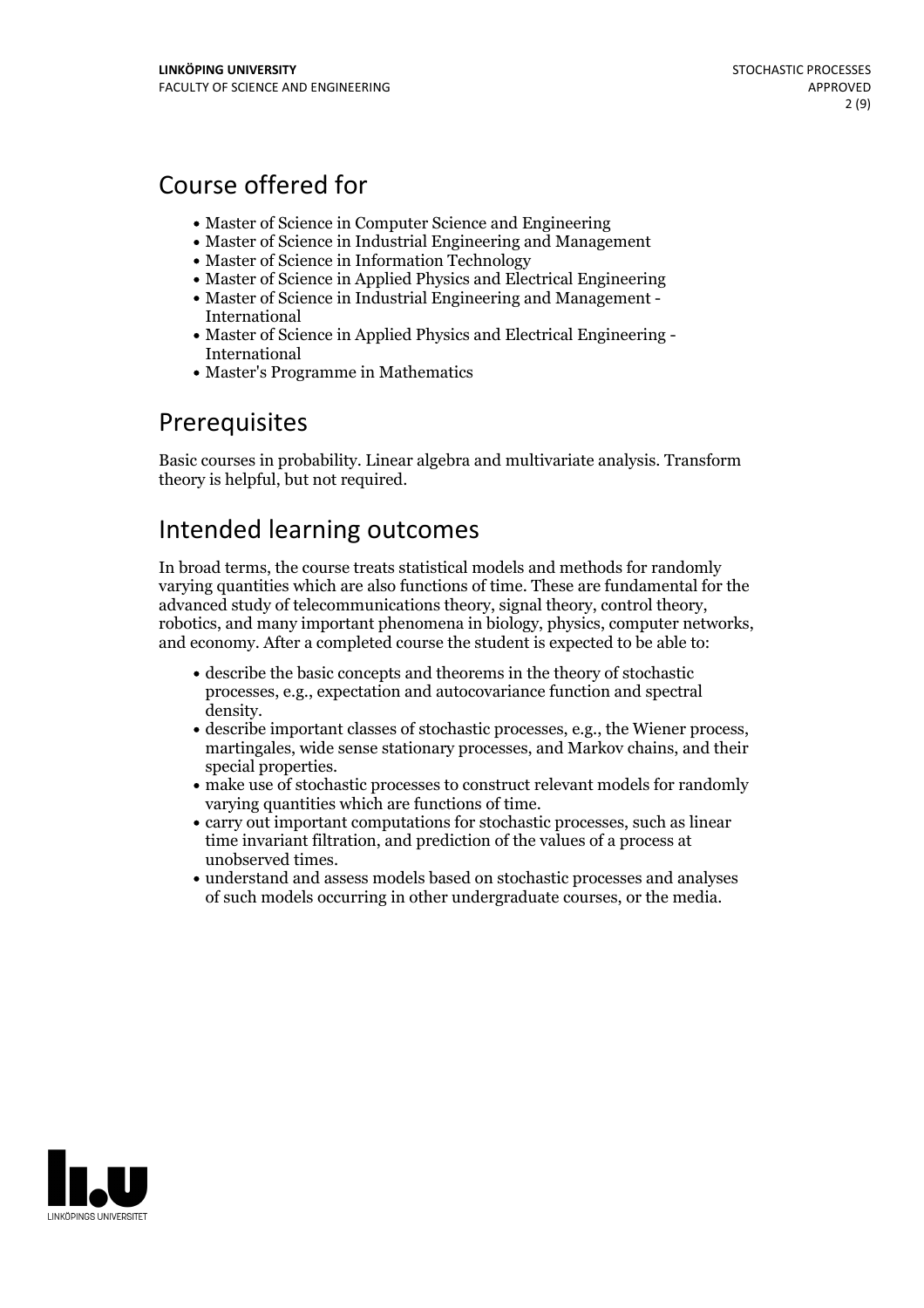# Course content

Multivariate distributions, in

particular the multivariate normal distribution. Conditioning and conditional expectation. The moment generating function. Stochastic autocovariance function, cross covariance function. The Poisson<br>process and the Wiener process. Martingales in discrete time. Stationary and wide sense stationary processes. Gaussian processes. Mean square convergence and the mean square integral. Linear time invariant filtering. Spectral densities. ARMA processes. Prediction. Markov chains in discrete and continuous time.

# Teaching and working methods

Lectures and tutorials. Home assignments which are not mandatory but give bonus points at the written examination.

# Examination

TEN<sub>1</sub> Written Examination 6 credits U, 3, 4, 5

# Grades

Four-grade scale, LiU, U, 3, 4, 5

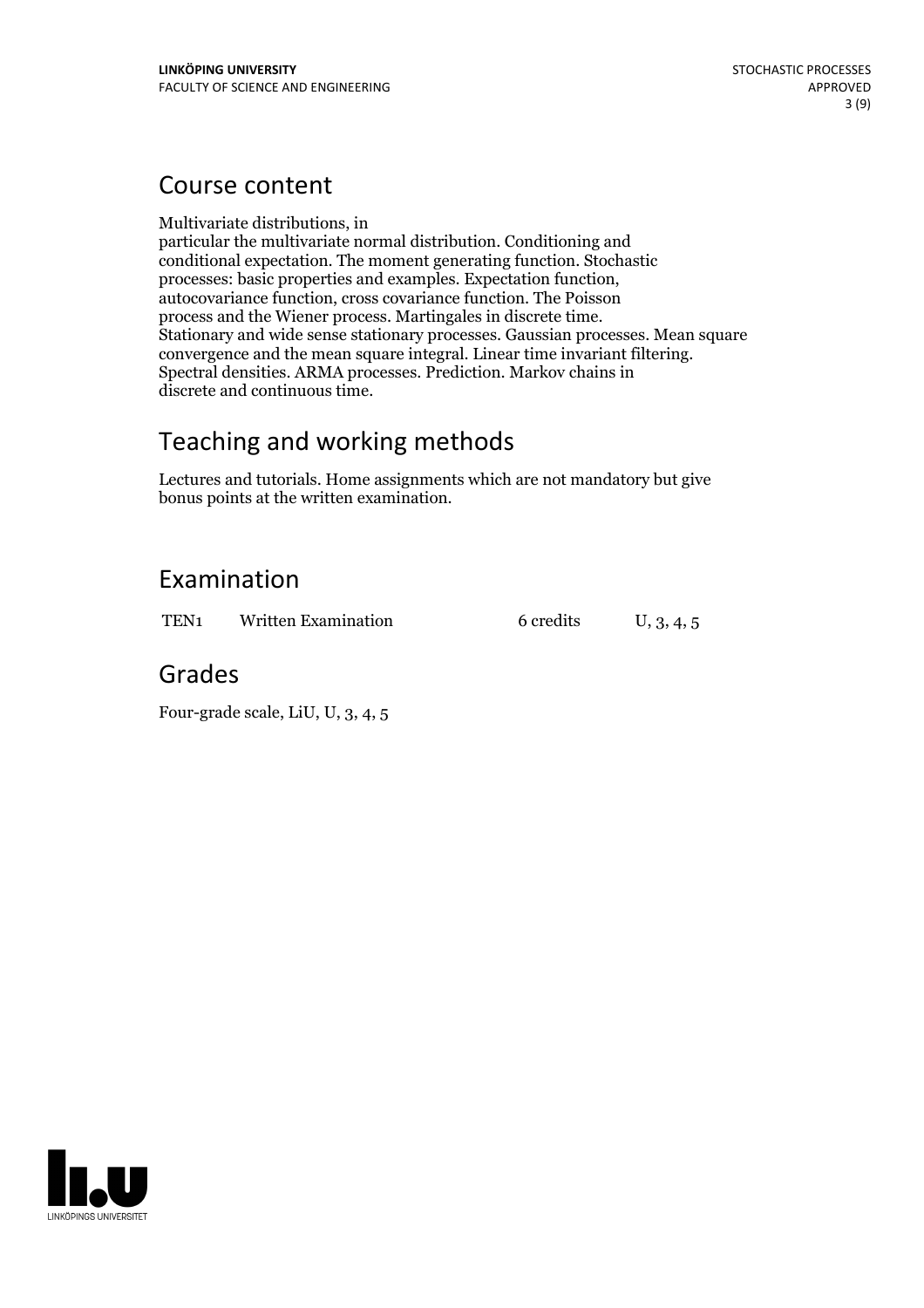# Other information

Supplementary courses: Probability theory, advanced course. Stochastic processes applied to finance. Control theory. Biomedical signal processing. Classification and decision support.

### **About teaching and examination language**

The teaching language is presented in the Overview tab for each course. The examination language relates to the teaching language as follows:

- If teaching language is "Swedish", the course as a whole could be given in Swedish, or partly in English. Examination language is Swedish, but parts
- of the examination can be in English. If teaching language is "English", the course as <sup>a</sup> whole is taught in English. Examination language is English. If teaching language is "Swedish/English", the course as <sup>a</sup> whole will be
- taught in English if students without prior knowledge of the Swedish language participate. Examination language is Swedish or English depending on teaching language.

### **Other**

The course is conducted in a manner where both men's and women's experience and knowledge are made visible and developed.

The planning and implementation of a course should correspond to the course syllabus. The course evaluation should therefore be conducted with the course syllabus as a starting point.

If special circumstances prevail, the vice-chancellor may in a special decision specify the preconditions for temporary deviations from this course syllabus, and delegate the right to take such decisions.

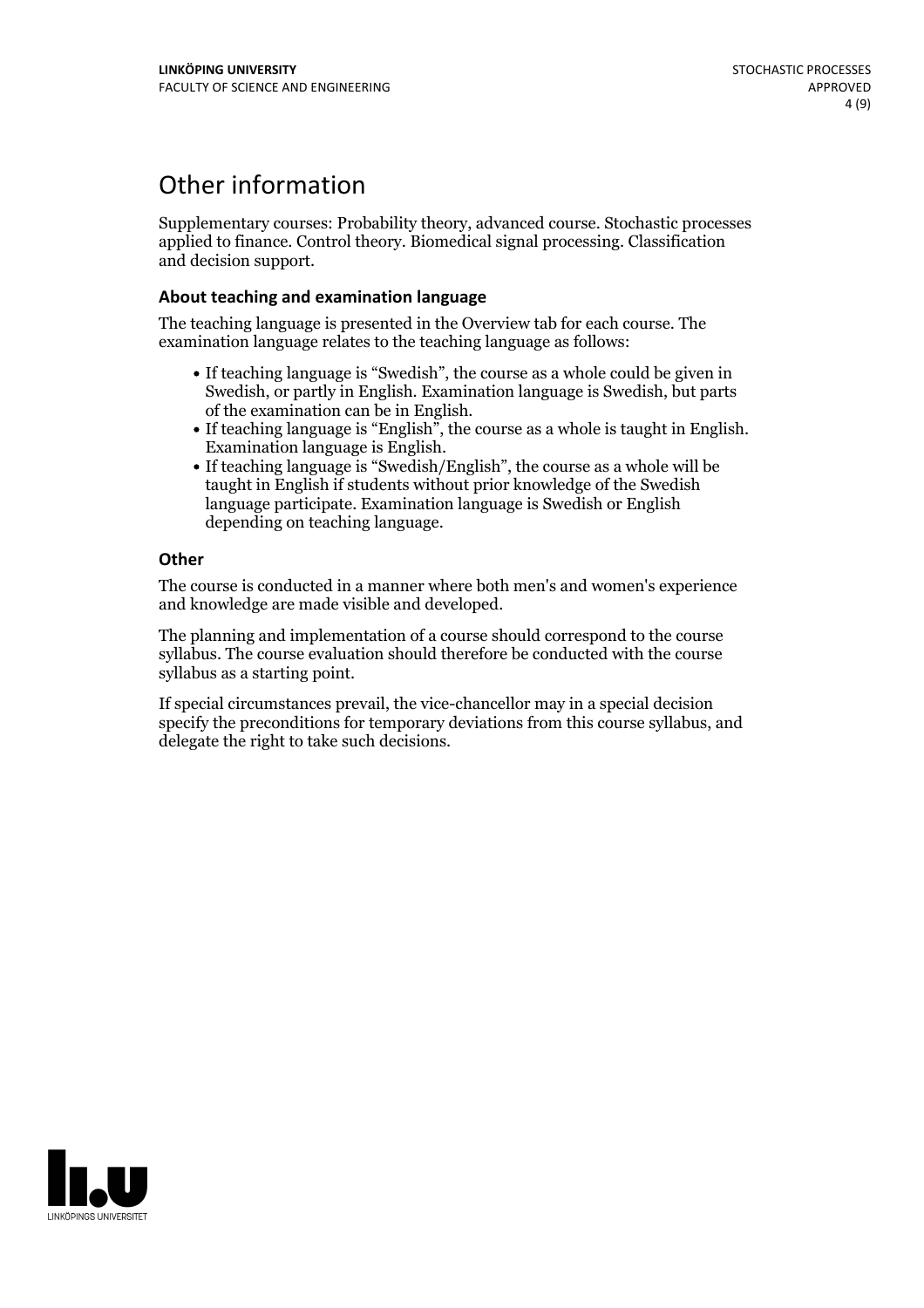# **Common rules**

### Course syllabus

A syllabus must be established for each course. The syllabus specifies the aim and contents of the course, and the prior knowledge that a student must have in order to be able to benefit from the course.

## Timetabling

Courses are timetabled after a decision has been made for this course concerning its assignment to a timetable module.

### Interruption in and deregistration from a course

The LiU decision, Guidelines concerning confirmation of participation in education (Dnr LiU-2020-02256), states that interruptions in study are to be recorded in Ladok. Thus, all students who do not participate in a course for which they have registered must record the interruption, such that the registration on the course can be removed. Deregistration from or interrupting a course is carried out using <sup>a</sup> web-based form: https://www.lith.liu.se/for- [studenter/kurskomplettering?l=en.](https://www.lith.liu.se/for-studenter/kurskomplettering?l=en)

## Cancelled courses and changes to the course syllabus

Courses with few participants (fewer than 10) may be cancelled or organised in a manner that differs from that stated in the course syllabus. The Dean is to deliberate and decide whether a course is to be cancelled or changed from the course syllabus.

## Guidelines relating to examinations and examiners

For details, see Guidelines for education and examination for first-cycle and second-cycle education at Linköping University, Dnr LiU-2020-04501 [\(http://styrdokument.liu.se/Regelsamling/VisaBeslut/917592\)](http://styrdokument.liu.se/Regelsamling/VisaBeslut/917592).

An examiner must be employed as a teacher at LiU according to the LiU Regulations for Appointments, Dnr LiU-2021-01204 [\(https://styrdokument.liu.se/Regelsamling/VisaBeslut/622784](https://styrdokument.liu.se/Regelsamling/VisaBeslut/622784)). For courses in second-cycle, the following teachers can be appointed as examiner: Professor (including Adjunct and Visiting Professor), Associate Professor (including Adjunct), Senior Lecturer (including Adjunct and Visiting Senior Lecturer), Research Fellow, or Postdoc. For courses in first-cycle, Assistant Lecturer (including Adjunct and Visiting Assistant Lecturer) can also be appointed as examiner in addition to those listed for second-cycle courses. In exceptional cases, a Part-time Lecturer can also be appointed as an examiner at both first- and second cycle, see Delegation of authority for the Board of Faculty of Science and Engineering.

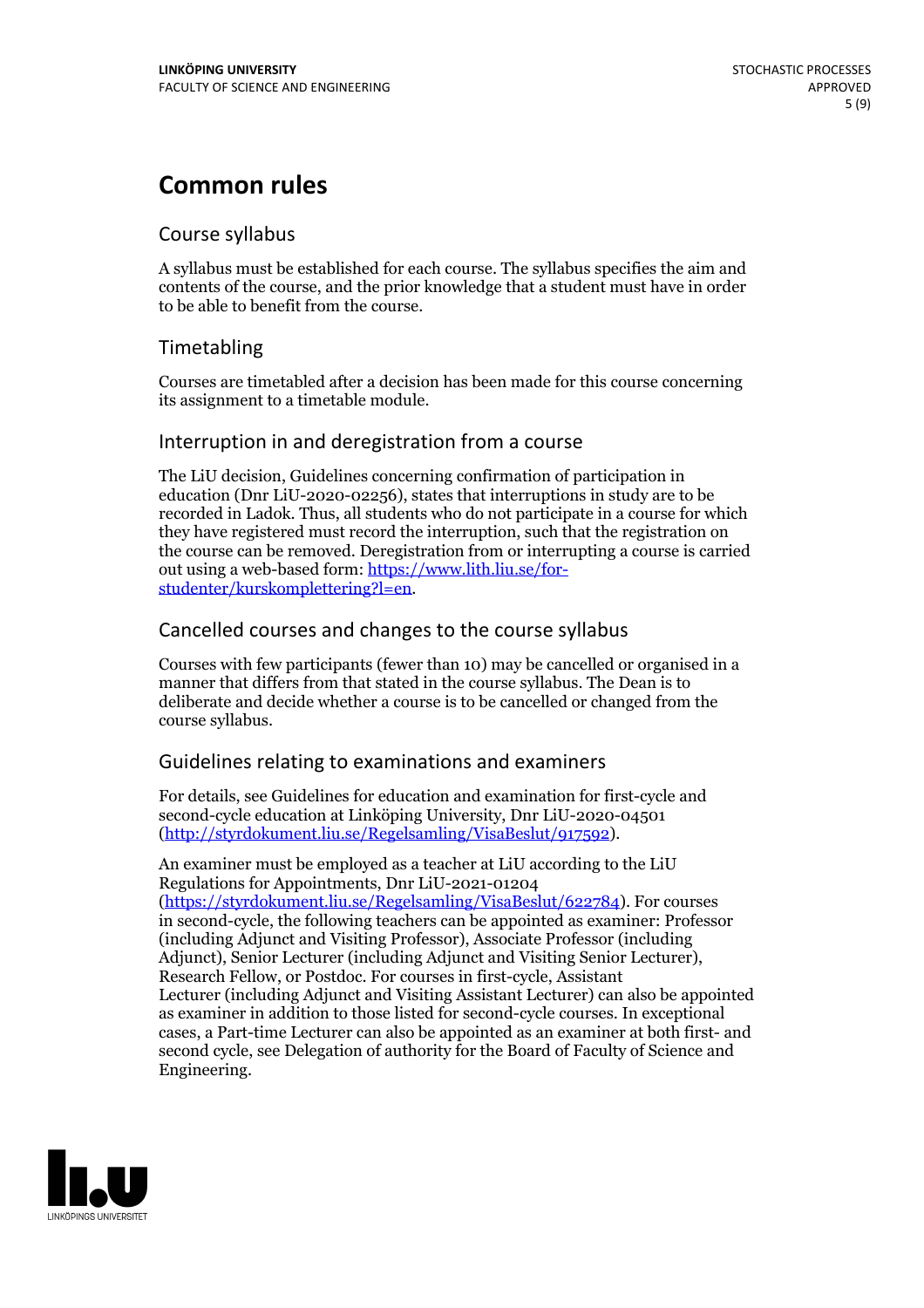## Forms of examination

### **Principles for examination**

Written and oral examinations and digital and computer-based examinations are held at least three times a year: once immediately after the end of the course, once in August, and once (usually) in one of the re-examination periods. Examinations held at other times are to follow a decision of the faculty programme board.

Principles for examination scheduling for courses that follow the study periods:

- courses given in VT1 are examined for the first time in March, with re-examination in June and August
- courses given in VT2 are examined for the first time in May, with re-examination in August and October
- courses given in HT1 are examined for the first time in October, with re-examination in January and August
- courses given in HT2 are examined for the first time in January, with re-examination in March and in August.

The examination schedule is based on the structure of timetable modules, but there may be deviations from this, mainly in the case of courses that are studied and examined for several programmes and in lower grades (i.e. 1 and 2).

Examinations for courses that the faculty programme board has decided are to be held in alternate years are held three times during the school year in which the course is given according to the principles stated above.

Examinations for courses that are cancelled orrescheduled such that they are not given in one or several years are held three times during the year that immediately follows the course, with examination scheduling that corresponds to the scheduling that was in force before the course was cancelled or rescheduled.

When a course, or a written examination (TEN, DIT, DAT), is given for the last time, the regular examination and two re-examinations will be offered. Thereafter, examinations are phased out by offering three examinations during the following academic year at the same times as the examinations in any substitute course. If there is no substitute course, three examinations will be offered during re- examination periods during the following academic year. Other examination times are decided by the faculty programme board. In all cases above, the examination is also offered one more time during the academic year after the following, unless the faculty programme board decides otherwise. In total, 6 re-examinations are offered, of which 2 are regular re-examinations. In the examination registration system, the examinations given for the penultimate time and the last time are denoted.

If a course is given during several periods of the year (for programmes, or on different occasions for different programmes) the faculty programme board or boards determine together the scheduling and frequency of re-examination occasions.

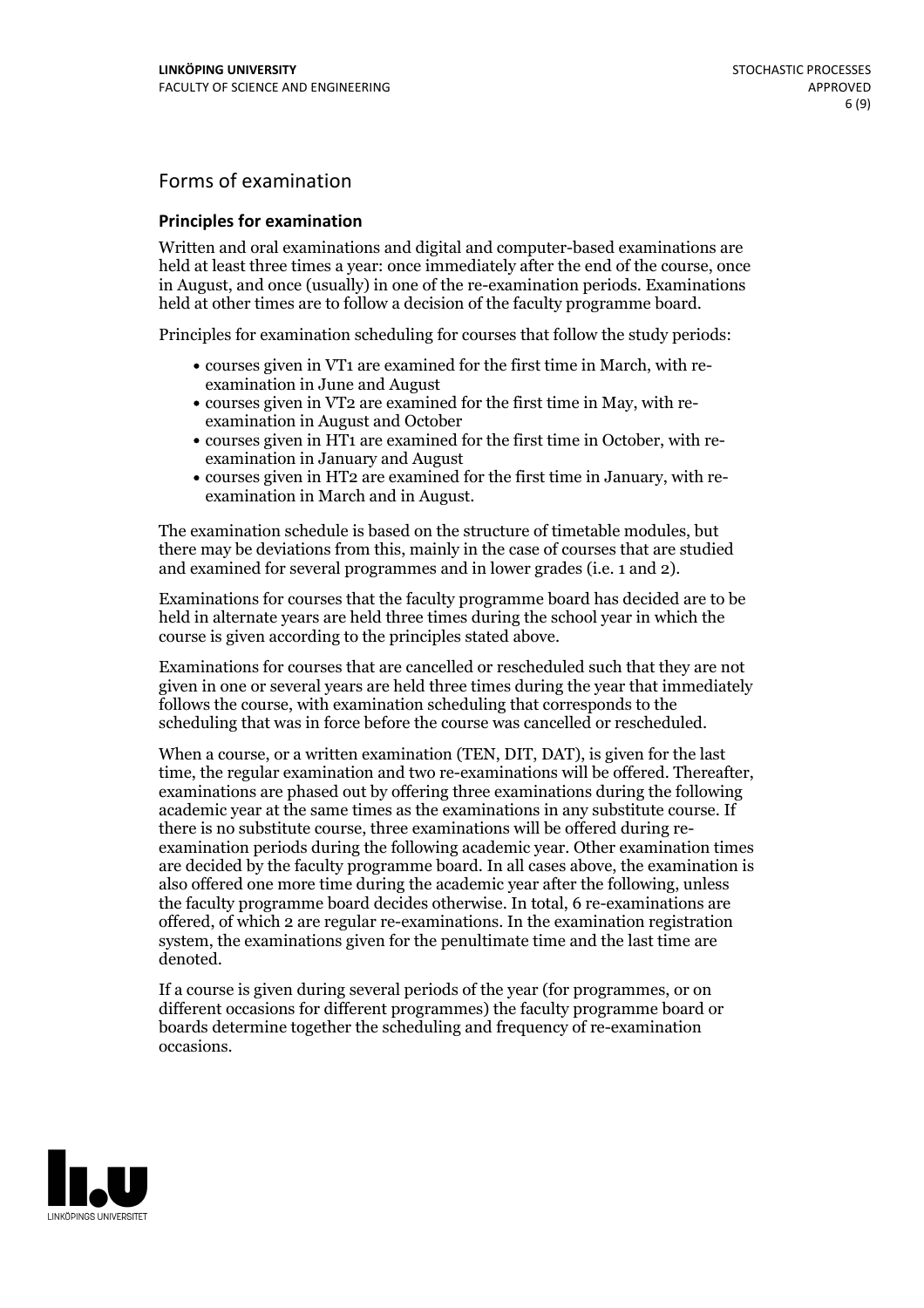### **Retakes of other forms of examination**

Regulations concerning retakes of other forms of examination than written examinations and digital and computer-based examinations are given in the LiU guidelines for examinations and examiners, [http://styrdokument.liu.se/Regelsamling/VisaBeslut/917592.](http://styrdokument.liu.se/Regelsamling/VisaBeslut/917592)

#### **Course closure**

For Decision on Routines for Administration of the Discontinuation of Educational Programs, Freestanding Courses and Courses in Programs, see DNR LiU-2021-04782. After a decision on closure and after the end of the discontinuation period, the students are referred to a replacement course (or similar) according to information in the course syllabus or programme syllabus. If a student has passed some part/parts of a closed program course but not all, and there is an at least partially replacing course, an assessment of crediting can be made. Any crediting of course components is made by the examiner.

#### **Registration for examination**

In order to take an written, digital or computer-based examination, registration in advance is mandatory, see decision in the university's rule book [https://styrdokument.liu.se/Regelsamling/VisaBeslut/622682.](https://styrdokument.liu.se/Regelsamling/VisaBeslut/622682) An unregistered student can thus not be offered a place. The registration is done at the Student Portal or in the LiU-app during the registration period. The registration period opens 30 days before the date of the examination and closes 10 days before the date of the examination. Candidates are informed of the location of the examination by email, four days in advance.

#### **Code of conduct for students during examinations**

Details are given in a decision in the university's rule book: <http://styrdokument.liu.se/Regelsamling/VisaBeslut/622682>.

#### **Retakes for higher grade**

Students at the Institute of Technology at LiU have the right to retake written examinations and digital and computer-based examinations in an attempt to achieve a higher grade. This is valid for all examination components with code "TEN", "DIT" and "DAT". The same right may not be exercised for other examination components, unless otherwise specified in the course syllabus.

A retake is not possible on courses that are included in an issued degree diploma.

#### **Grades**

The grades that are preferably to be used are Fail (U), Pass (3), Pass not without distinction  $(4)$  and Pass with distinction  $(5)$ .

- Grades U, 3, 4, 5 are to be awarded for courses that have written or digital examinations.<br>• Grades Fail (U) and Pass (G) may be awarded for courses with a large
- degree of practical components such as laboratory work, project work and

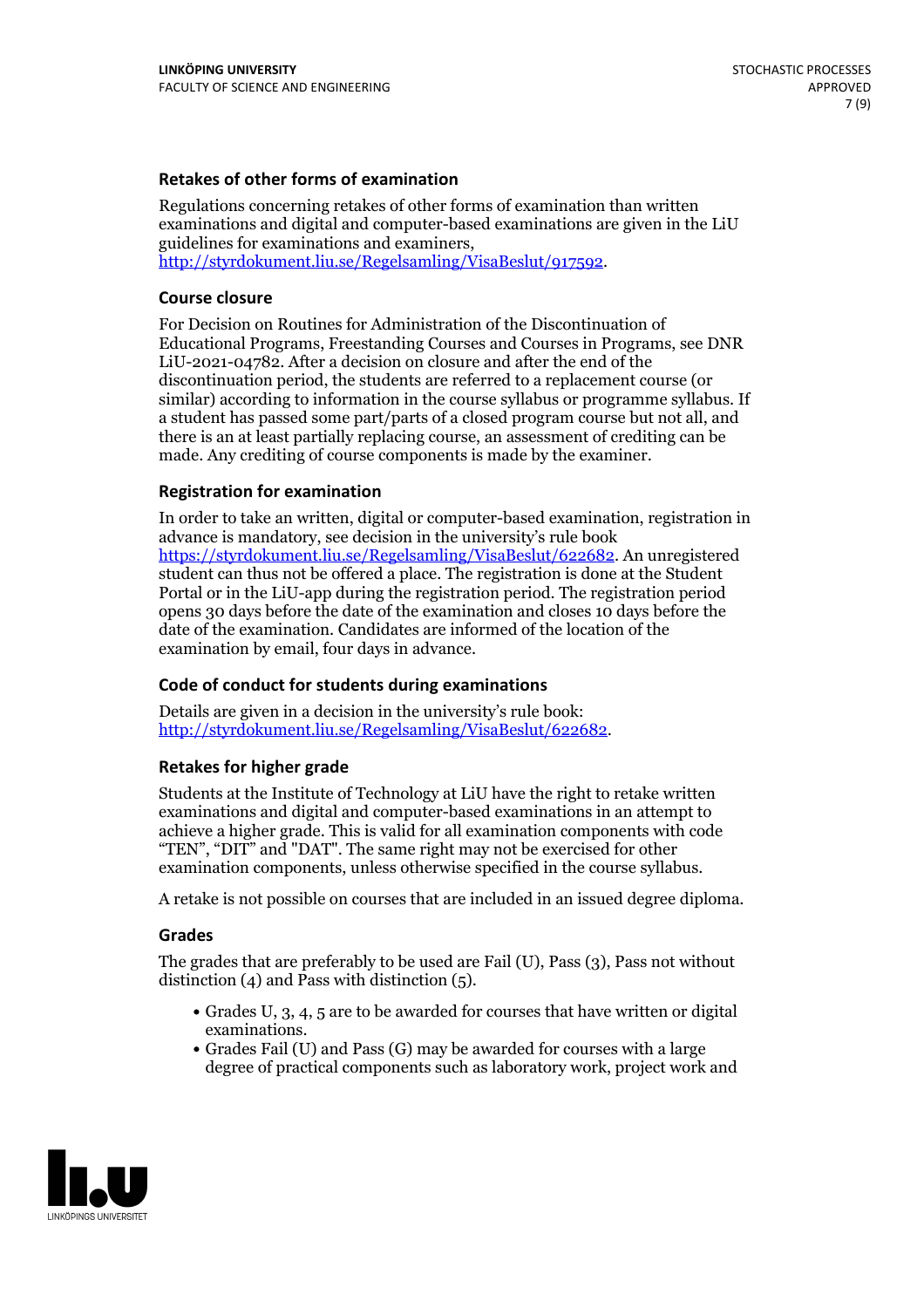group work.<br>• Grades Fail (U) and Pass (G) are to be used for degree projects and other independent work.

### **Examination components**

The following examination components and associated module codes are used at the Faculty of Science and Engineering:

- Grades U, 3, 4, 5 are to be awarded for written examinations (TEN) and
- digital examinations (DIT).<br>• Examination components for which the grades Fail (U) and Pass (G) may be awarded are laboratory work (LAB), project work (PRA), preparatory written examination (KTR), digital preparatory written examination (DIK), oral examination (MUN), computer-based examination (DAT), home
- assignment (HEM), and assignment (UPG).<br>• Students receive grades either Fail (U) or Pass (G) for other examination components in which the examination criteria are satisfied principally through active attendance such as tutorial group (BAS) or examination item
- (MOM).<br>• Grades Fail (U) and Pass (G) are to be used for the examination components Opposition (OPPO) and Attendance at thesis presentation (AUSK) (i.e. part of the degree project).

In general, the following applies:

- 
- Mandatory course components must be scored and given <sup>a</sup> module code. Examination components that are not scored, cannot be mandatory. Hence, it is voluntary to participate in these examinations, and the voluntariness must be clearly stated. Additionally, if there are any associated conditions to
- the examination component, these must be clearly stated as well.<br>• For courses with more than one examination component with grades U,3,4,5, it shall be clearly stated how the final grade is weighted.

For mandatory components, the following applies (in accordance with the LiU Guidelines for education and examination for first-cycle and second-cycle education at Linköping University,<br>[http://styrdokument.liu.se/Regelsamling/VisaBeslut/917592\)](http://styrdokument.liu.se/Regelsamling/VisaBeslut/917592):

If special circumstances prevail, and if it is possible with consideration of the nature of the compulsory component, the examiner may decide to replace the compulsory component with another equivalent component.

For possibilities to alternative forms of examinations, the following applies (in accordance with the LiU Guidelines for education and examination for first-cycle [http://styrdokument.liu.se/Regelsamling/VisaBeslut/917592\)](http://styrdokument.liu.se/Regelsamling/VisaBeslut/917592):

If the LiU coordinator for students with disabilities has granted a student the right to an adapted examination for a written examination in an examination hall, the student has the right to it.